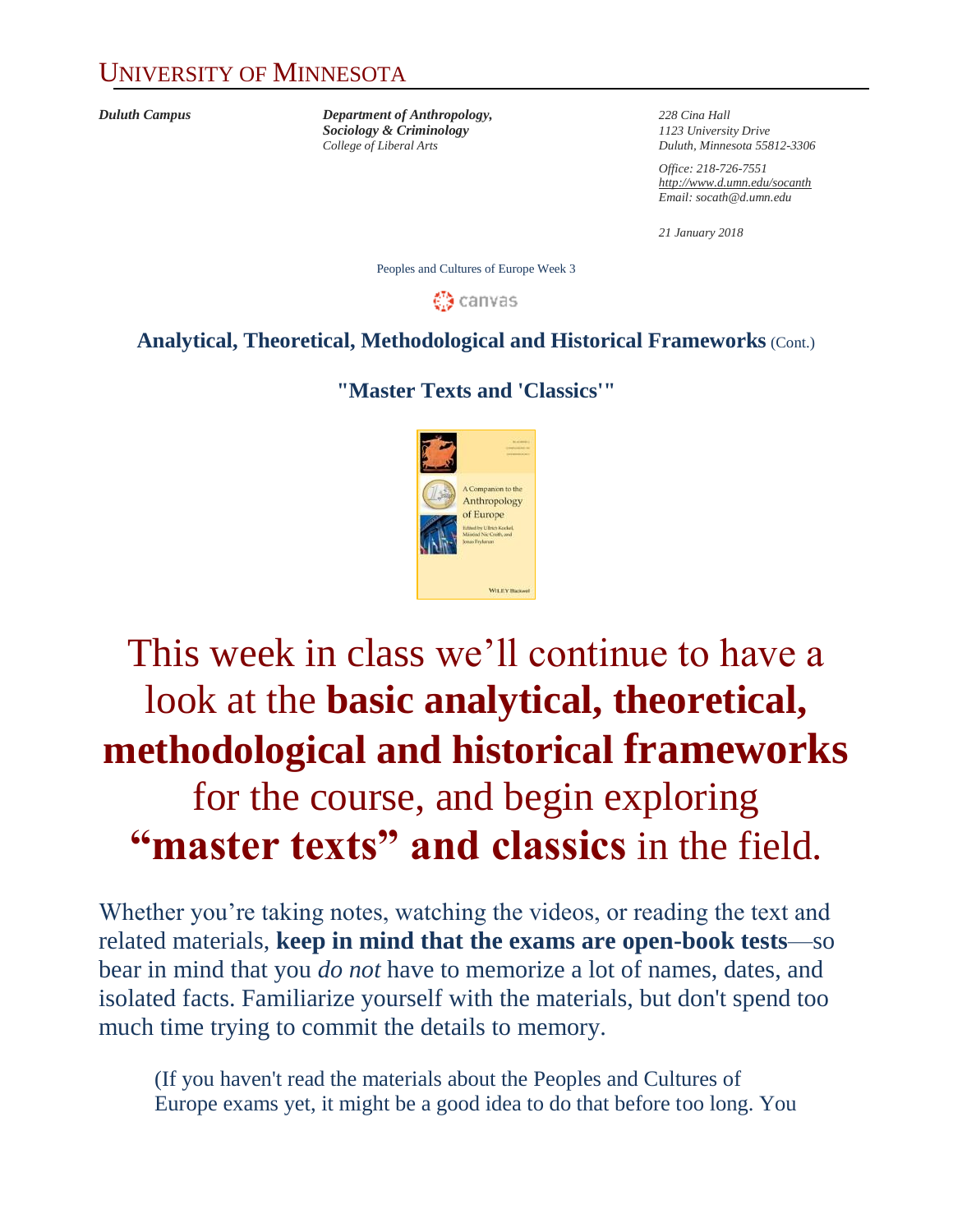can find the information on the midterm exam at [<http://www.d.umn.edu/cla/faculty/troufs/anth3635/ceexams\\_midterm.html>](http://www.d.umn.edu/cla/faculty/troufs/anth3635/ceexams_midterm.html).)

For this week—for the entire semester, for that matter **focus on the** *ideas* **and main concepts and differing points of view**.

This week **take the two (very short) [Selective Attention Tests](http://www.d.umn.edu/cla/faculty/troufs/selective_attention_tests.html#title) in preparation for watching remaining**. (Be sure to take both tests.)

#### **Read and follow the directions carefully. . .**

## **Selective Attention Test**

[<http://www.youtube.com/watch?v=vJG698U2Mvo>](http://www.youtube.com/watch?v=vJG698U2Mvo)



## **The Monkey Business Illusion**

.com/watch?v=IGOmdoK\_ZfY>

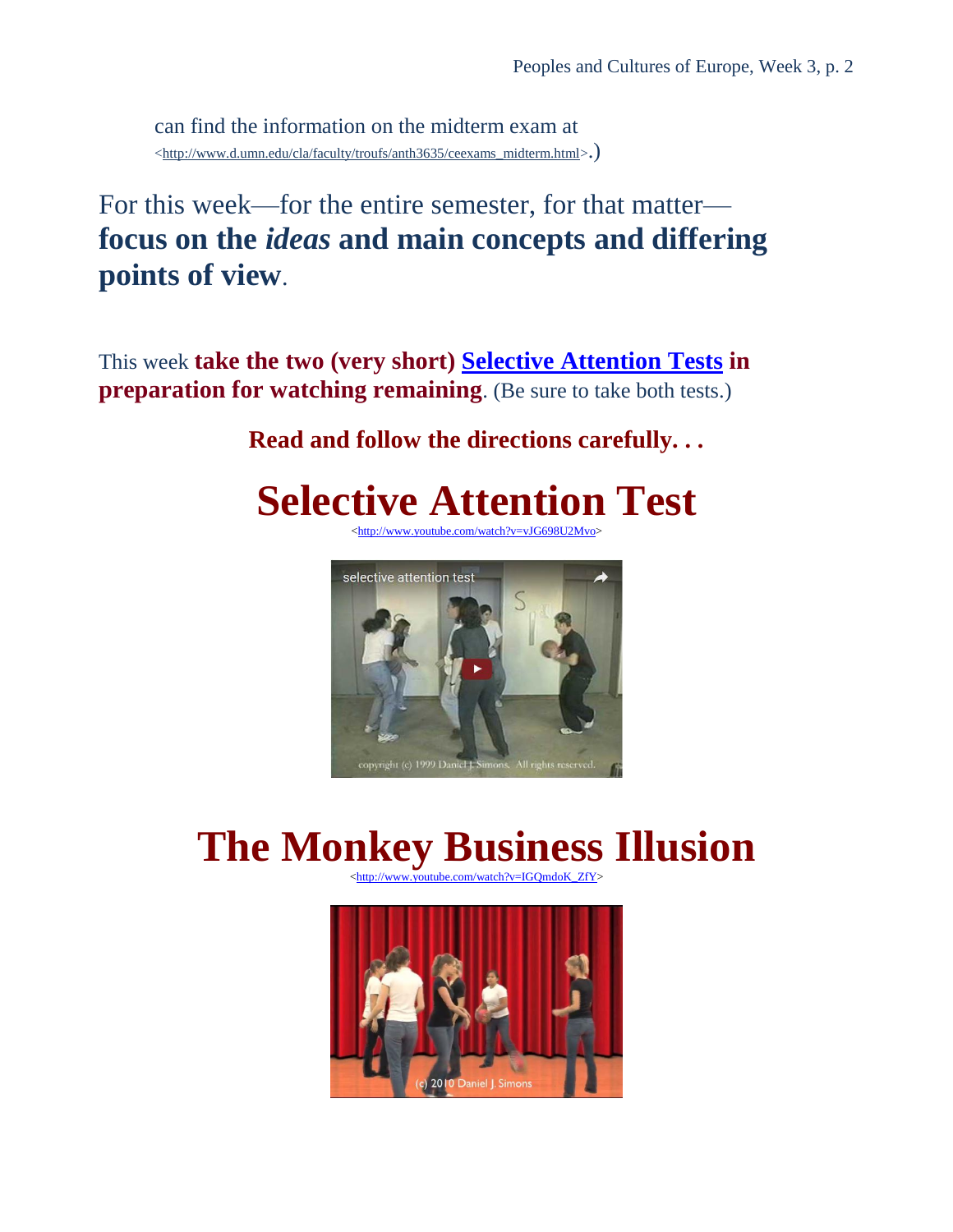Be sure to check the details of the activities and assignments of the week on your folder.

# **Assignments and Events**

**. . . this week** are listed on your **(1)"Calendar"**, your **(2) "Syllabus"**, and in the **(3) "Assignments"** section of your **W** canvas folder.



### **(1)"Calendar"**

| 21<br>22                 | 23                                                                                                                                                                    | 24 | 25                                                                                                                                                                                                                                                                           | 26                                                                                                                                        | 27 |
|--------------------------|-----------------------------------------------------------------------------------------------------------------------------------------------------------------------|----|------------------------------------------------------------------------------------------------------------------------------------------------------------------------------------------------------------------------------------------------------------------------------|-------------------------------------------------------------------------------------------------------------------------------------------|----|
| ■ 1a CE Wk 3<br>Readings | ■ 12p CE Day 4<br>Agenda:<br>Orientation<br>(cont.)<br>$\mathbb{R}$ 12p CE Day<br>4: Have a Look<br>at and Start<br>Thinking about<br><b>Your Semester</b><br>Project |    | B 12p CE Day 5<br>Agenda: Europe<br>as an<br>Ethnographic<br>"Culture Area",<br>and Other Units<br>of Analysis<br>$\boxed{5}$ 12p CE Day 5<br><b>Agenda: Terms</b><br>and Units of<br>Analysis<br>■ 12p CE Day 5<br>Agenda: Units of<br>Analysis of<br>analysis:<br>Metaphor | $\mathbb{R}$ Take the Two<br>(Very Short)<br>Selective<br><b>Attention Tests</b><br>in Preparation<br>for Watching<br>Remaining<br>Videos |    |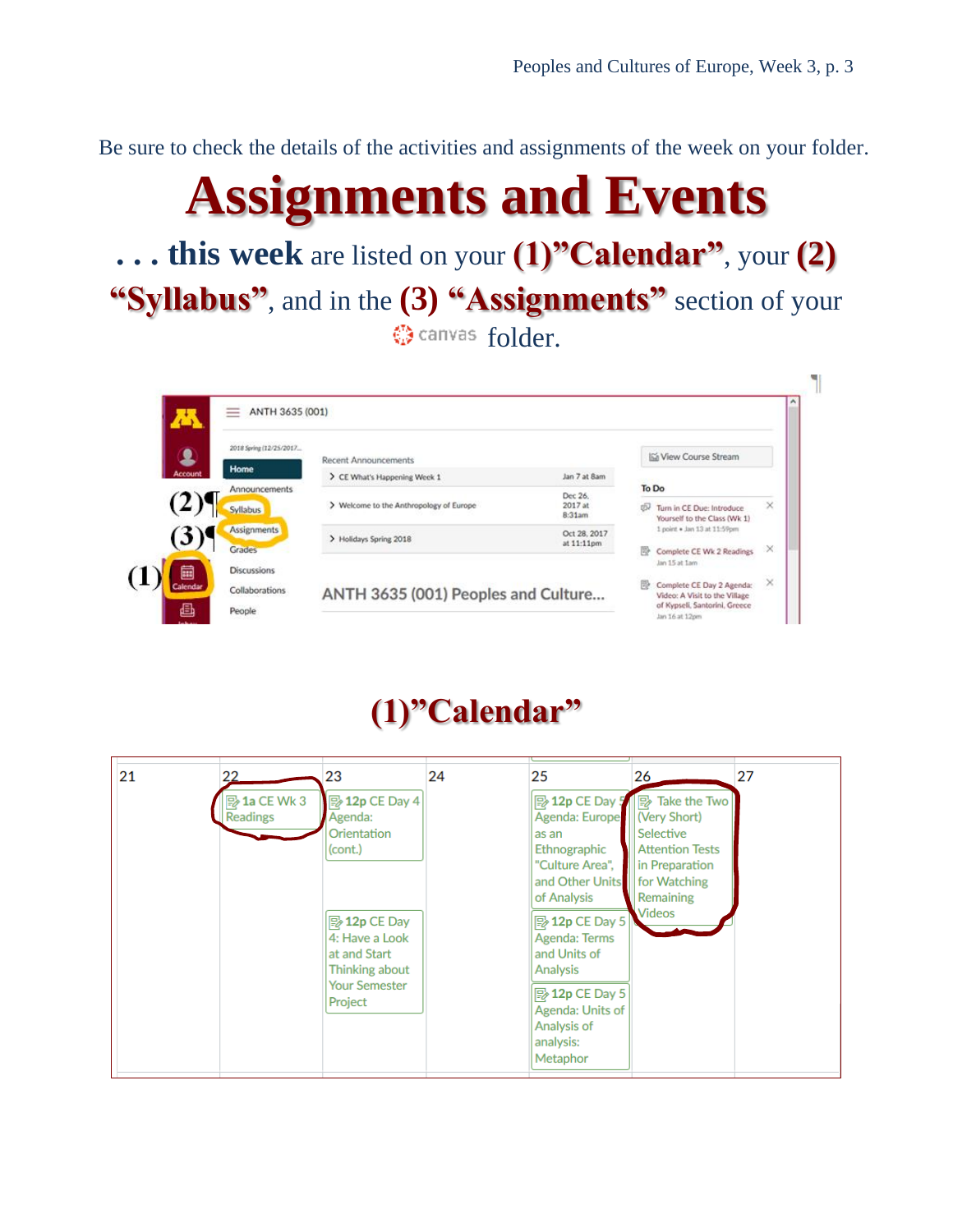### **(2) "Syllabus"**

| Mon Jan 22, 2018 | CE Wk 3 Readings<br>⊯                                                                                    |  |
|------------------|----------------------------------------------------------------------------------------------------------|--|
| Tue Jan 23, 2018 | CE Day 4 Agenda: Orientation (cont.)<br>⊯                                                                |  |
|                  | CE Day 4: Have a Look at and Start Thinking about<br>⊯<br>Your Semester Project                          |  |
| Thu Jan 25, 2018 | CE Day 5 Agenda: Europe as an Ethnographic<br>I₩<br>"Culture Area", and Other Units of Analysis          |  |
|                  | CE Day 5 Agenda: Terms and Units of Analysis<br>⊯                                                        |  |
|                  | CE Day 5 Agenda: Units of Analysis of analysis:<br>眇<br>Metaphor                                         |  |
| Fri Jan 26, 2018 | Take the Two (Very Short) Selective Attention<br>眇<br>Tests in Preparation for Watching Remaining Videos |  |

### **(3) "Assignments"**

| Explore Canvas                       |
|--------------------------------------|
| Getting Started                      |
| $\triangleright$ Reading Assignments |
| Discussion (Forum)                   |
| ▶ Kypseli Paper                      |
| Project = Presentation + Term Paper  |
| ▶ Optional Extra Credit              |
| <b>Daily Agenda</b><br>×             |